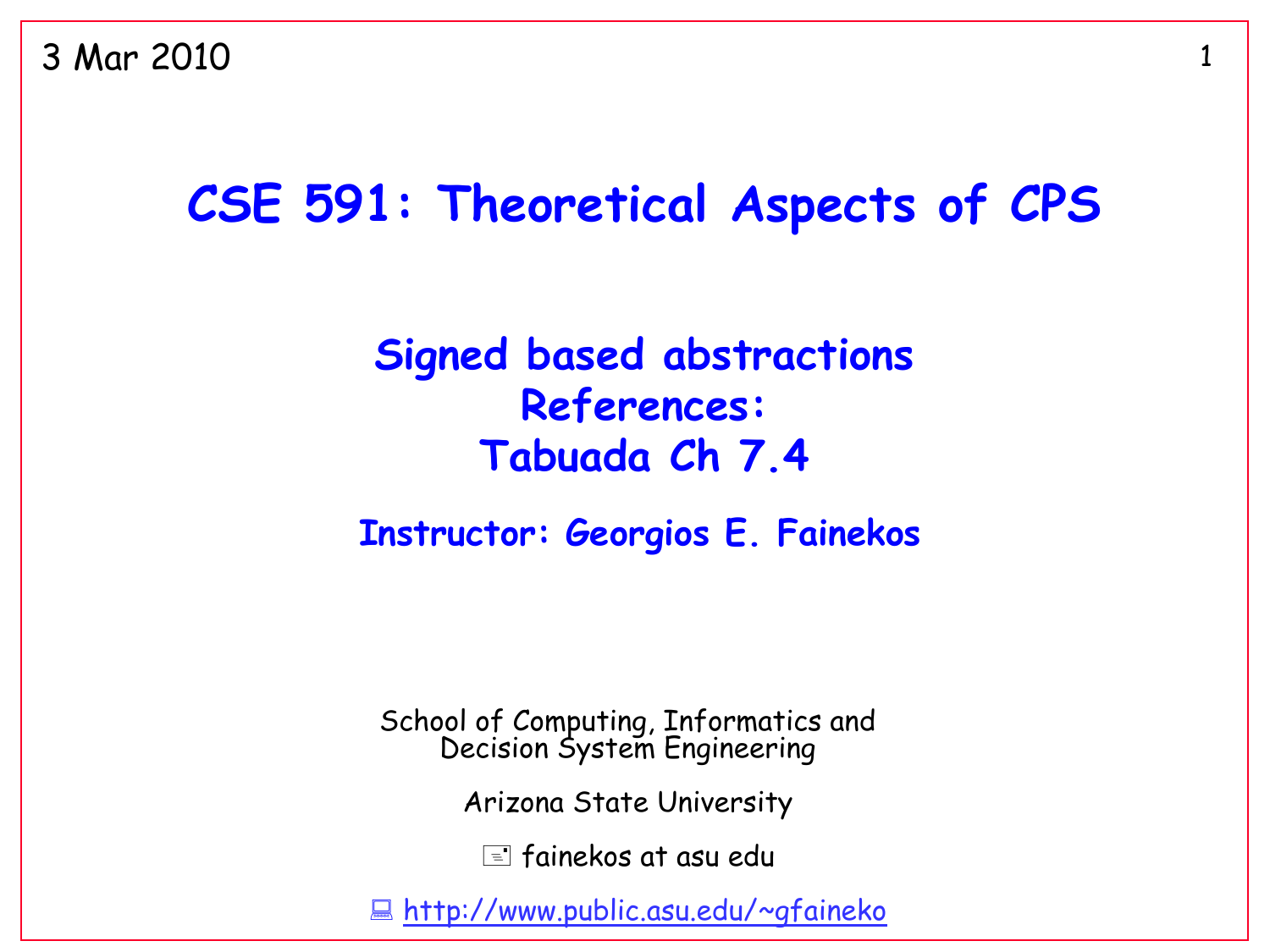## Review

- Note: The textbook at the end of each chapters has references for additional reading
- Why we care if an infinite state system is bisimilar to a finite state system?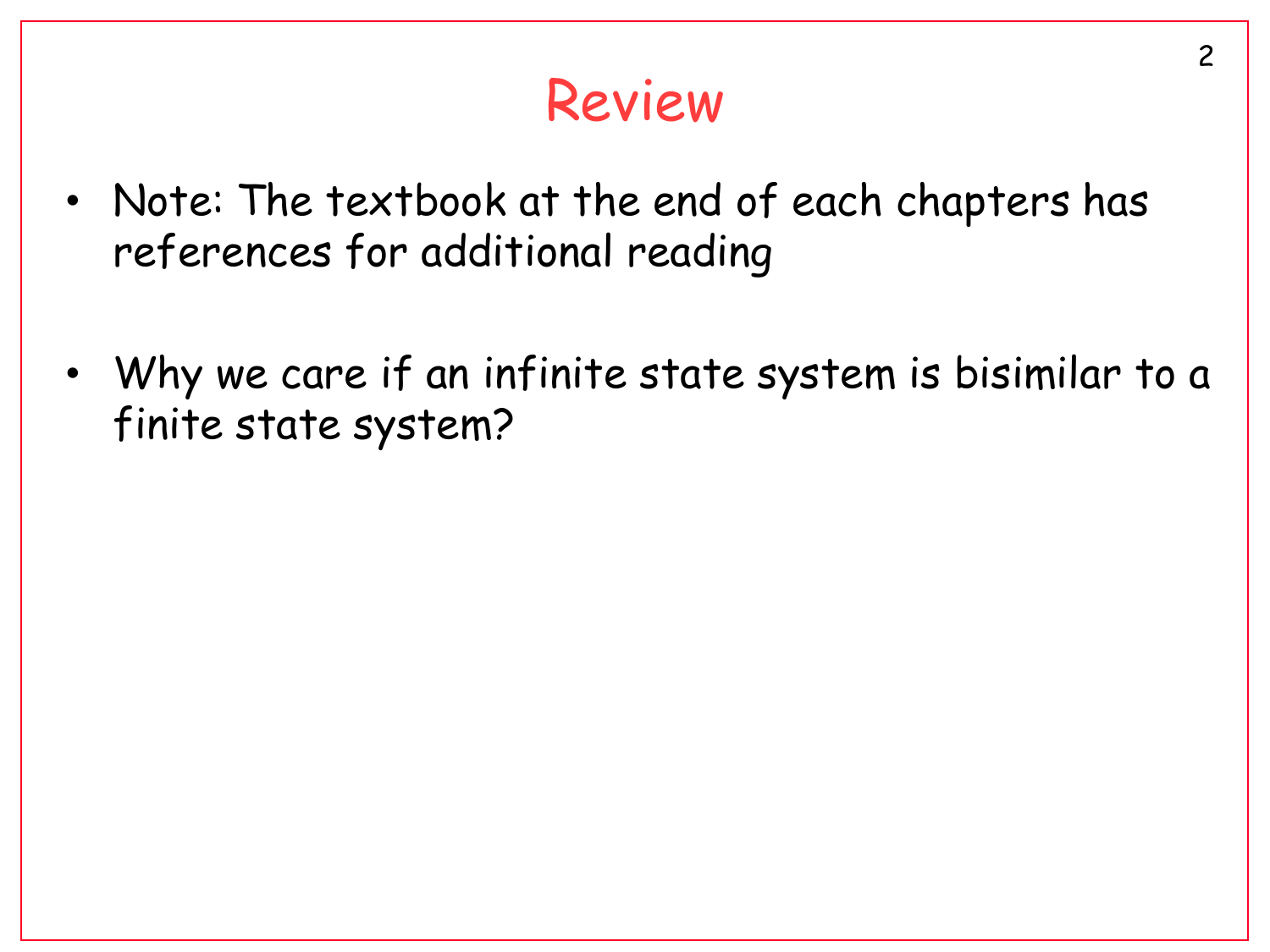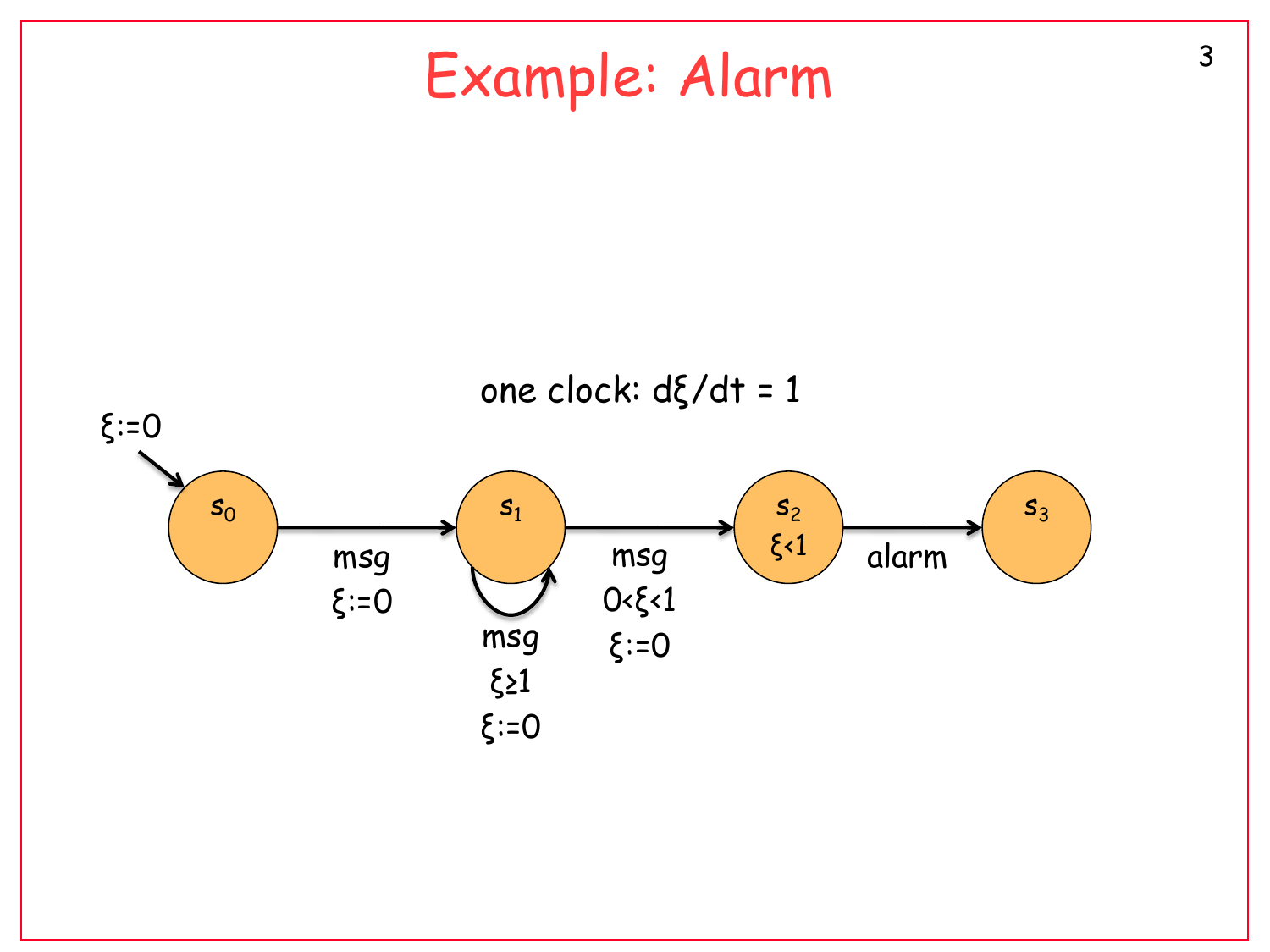# Example: Alarm

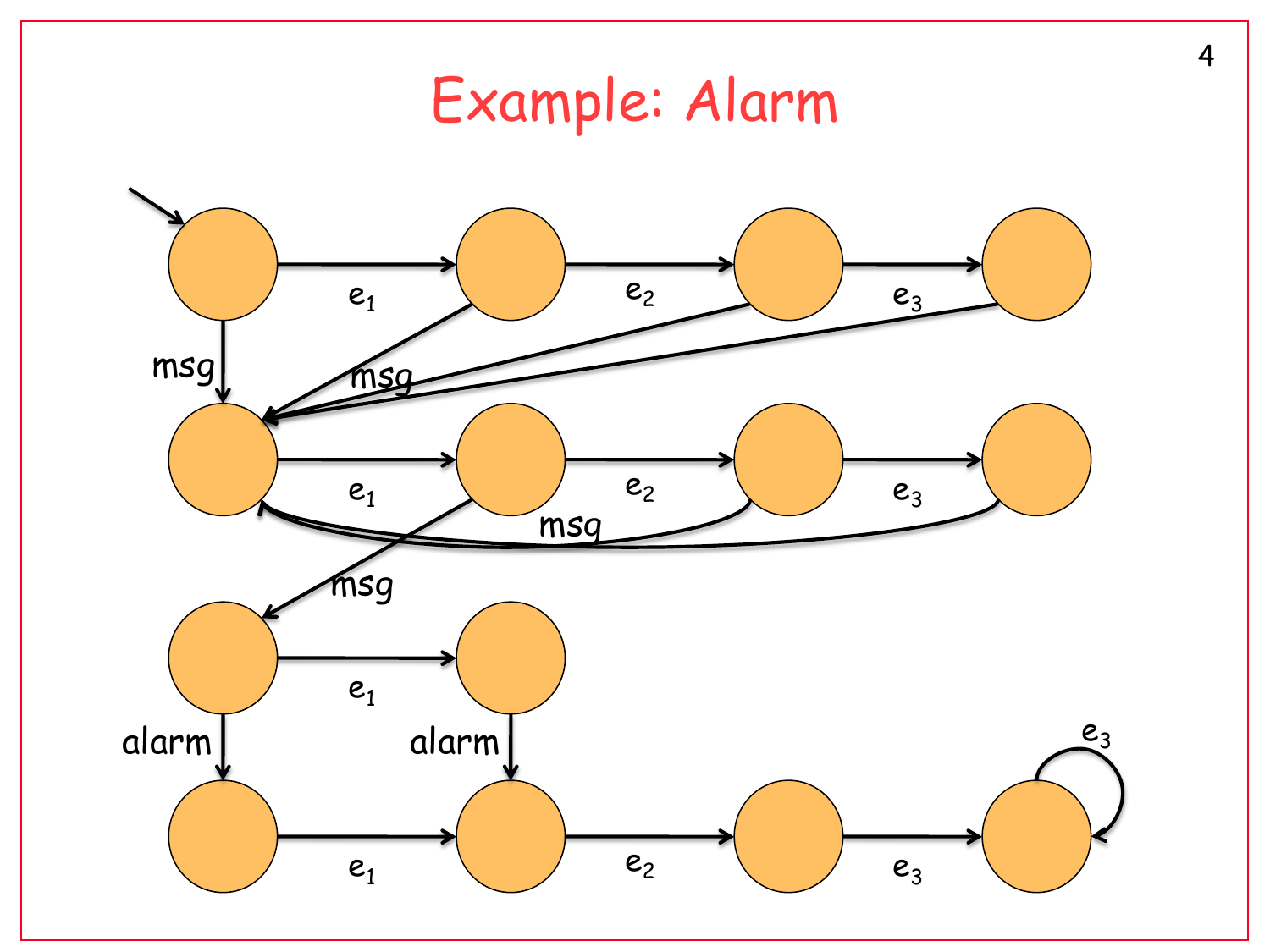#### Review

• Does every infinite state system have a bisimilar finite state system?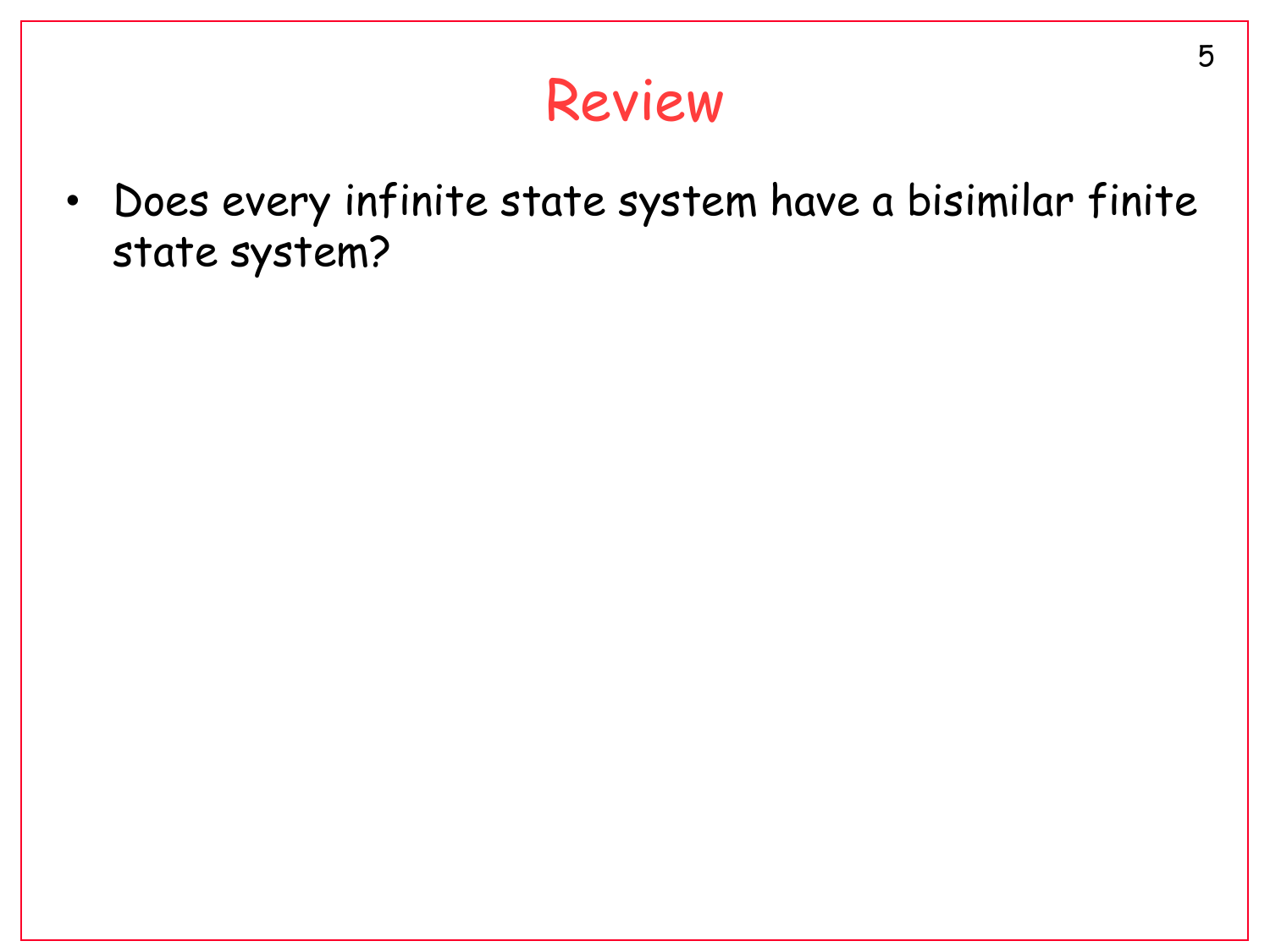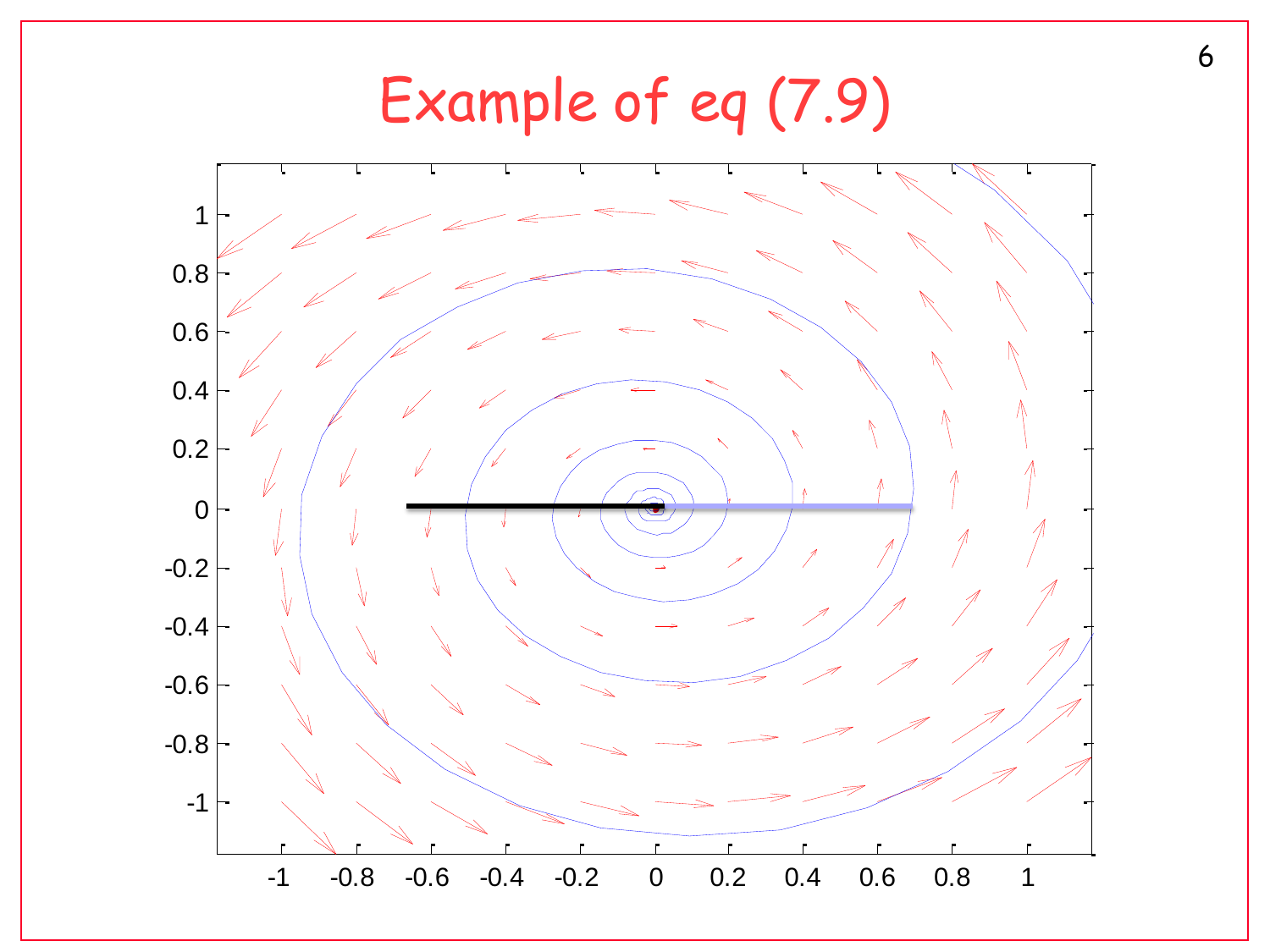### Review: o-minimal hybrid systems

- For what classes of infinite-state systems there exist bisimilar finite state systems?
- An answer can be provided by the theory of o-minimal hybrid systems
- Flows and sets definable in o-minimal structures have "nice" intersection properties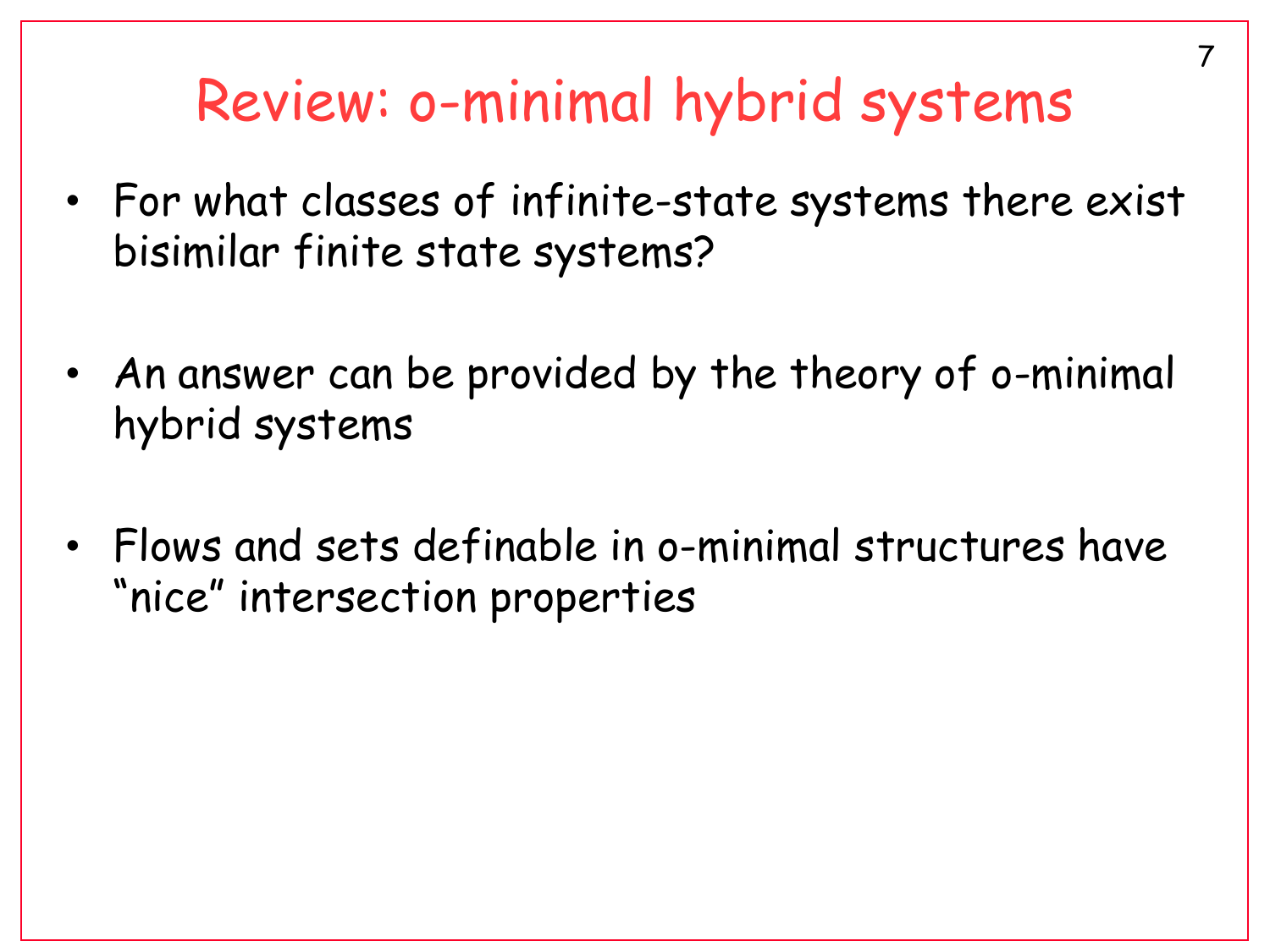# Model theory

- Studies structures through properties of their definable sets
- Every structure L has an associated language  $\mathfrak L$  of formulas
	- Eg wff built using constants, operations, logical connectives, quantifiers, relations etc
- Def. The theory of  $L$  is order-minimal if every definable subset of  $R$  is a finite union of points and intervals.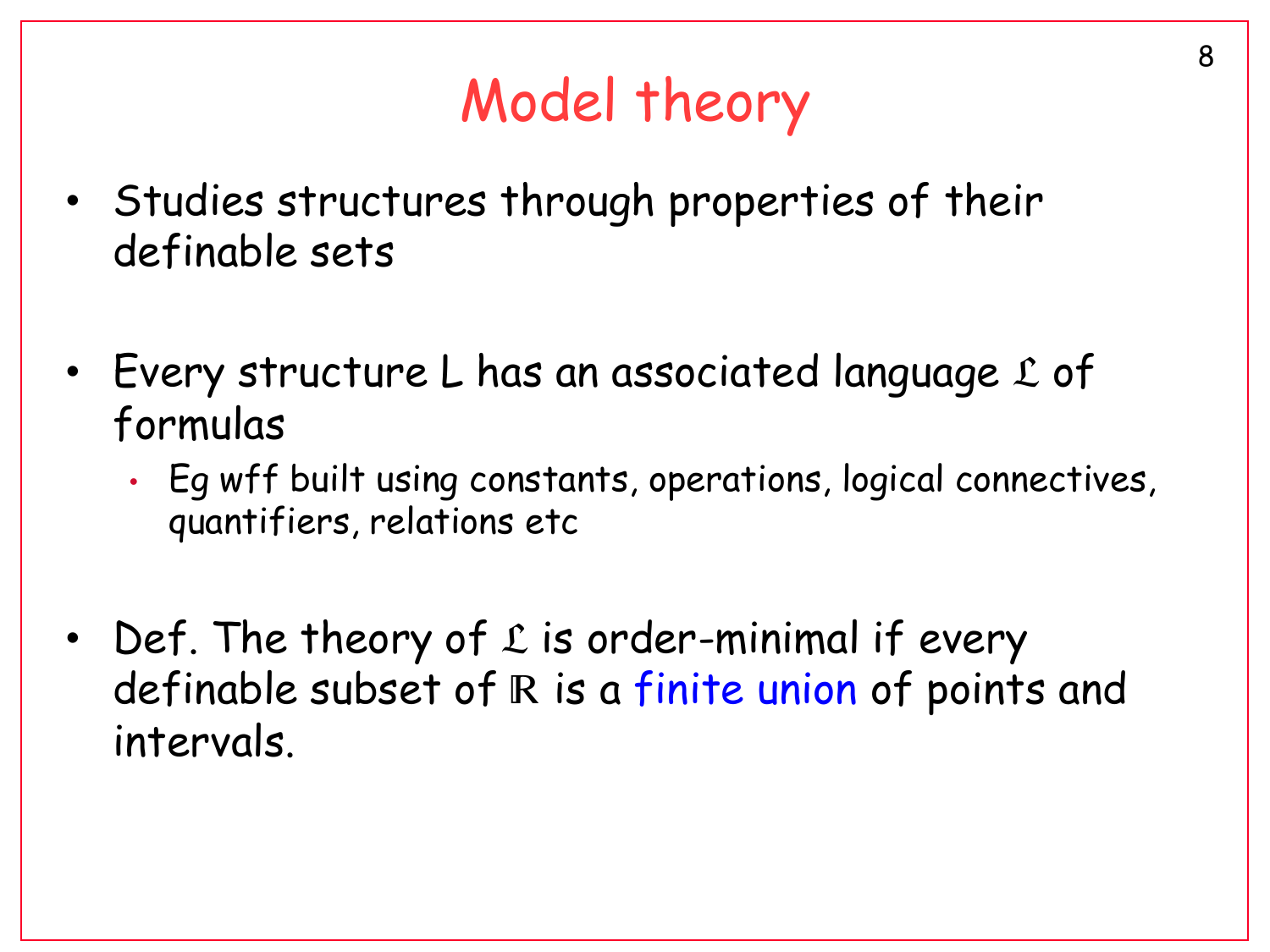## Interesting o-minimal structures

- $(\mathbb{R}, +, -, \times, 0, 1)$ 
	- Admits quantifier elimination
- $(R, +,-,x,0,1,exp)$ 
	- No quantifier elimination
- $(\mathbb{R}, +,-\times, 0,1, \exp{\{\text{f}\}})$ 
	- f :  $[-1,1]^n \rightarrow \mathbb{R}$  is a real analytic function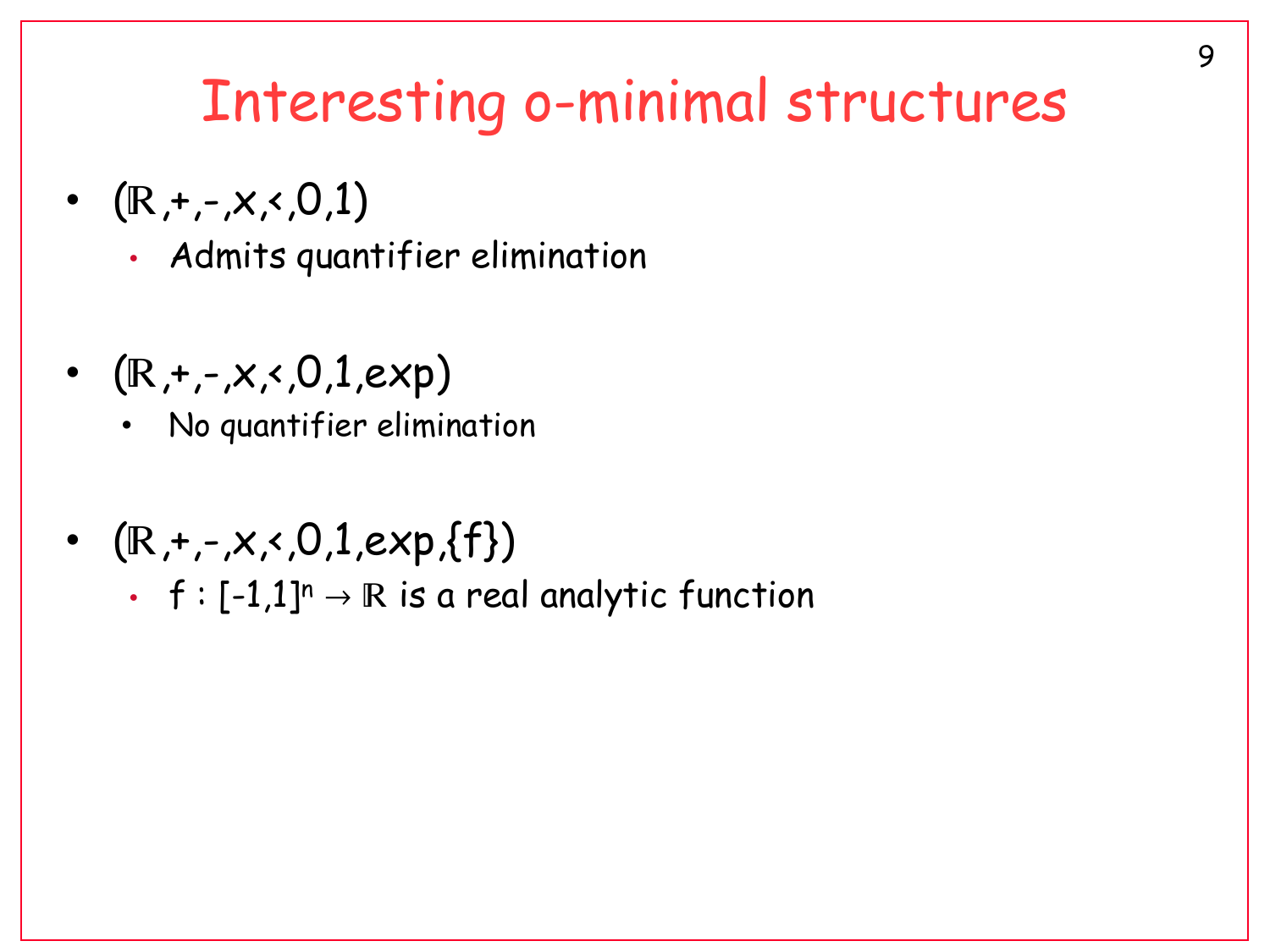# Classes of o-minimal hybrid systems

- $(\mathbb{R}, +,-\lt,0,1)$ 
	- Polyhedral sets and linear flows
	- Initialized timed automata, multirate automata, rectangular automata
- $(\mathbb{R}, +,-\times, 0,1)$ 
	- Semi-algebraic sets and polynomial flows
- $(\mathbb{R}, +,-\times, 0,1, \exp{\{\text{f}\}})$ 
	- Subanalytic sets and exponential flows
	- Eg systems dx/dt = Ax where the eigenvalues of A are real or A is diagonalizable and its eigenvalues are imaginary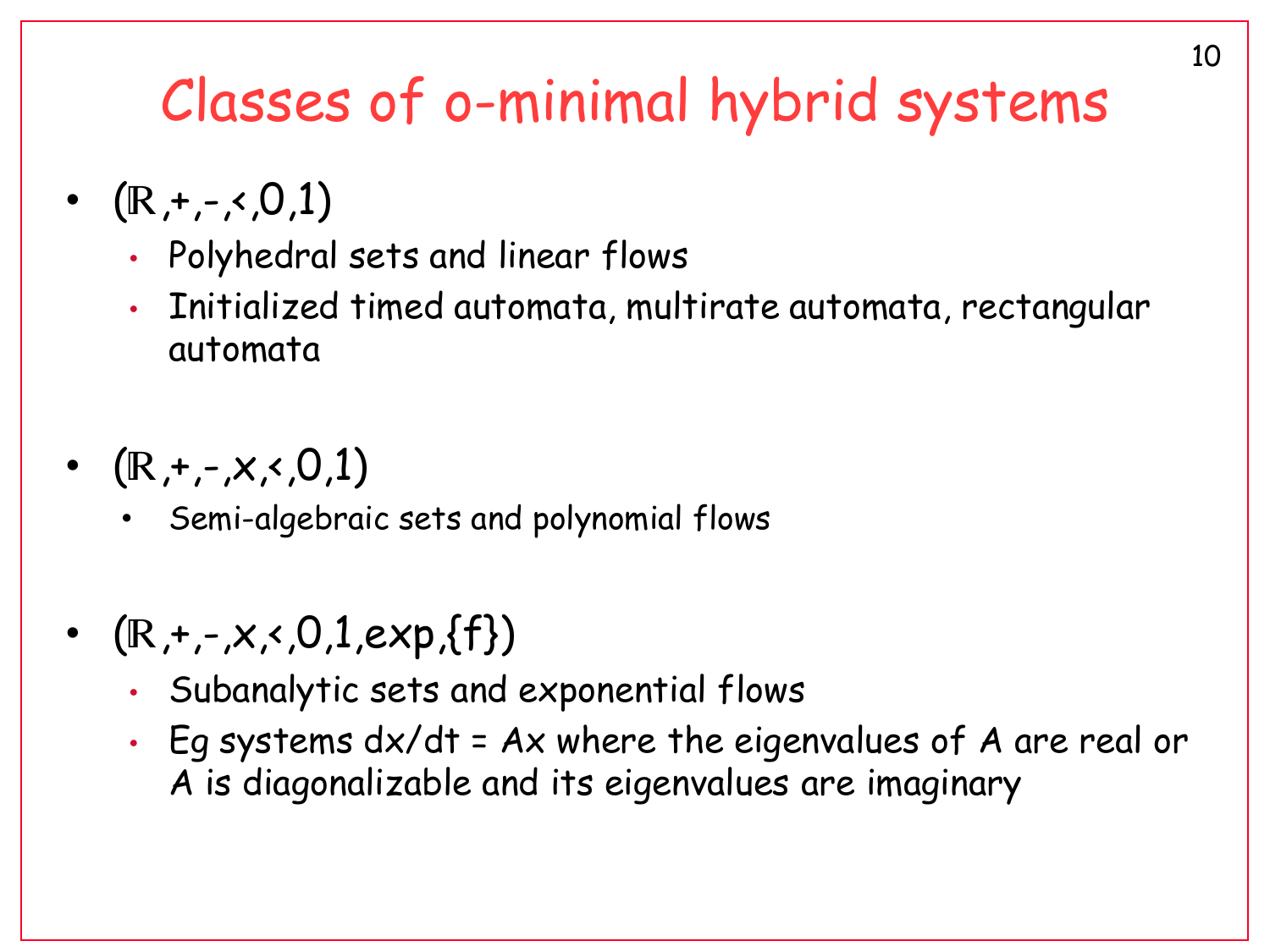# Signed based abstractions

Let:

- $\Sigma$ =(R<sup>n</sup>,f) be a dynamical system
- $\mathsf{P}\text{=}\{\mathsf{p}_\mathsf{i}\}_{\mathsf{i}\in\mathtt{I}}$  be a collection of smooth real valued functions on  $\mathbb{R}^n$  (induces a partition  $\mathbb{P}$ )
- L be the set of initial states

Then we can construct a finite state system  $S_{\text{PI}}(\Sigma)$ 

- $X = \{-1, 0, 1\}^P$
- $X_0 = \{q \in X \mid \langle q \rangle \cap L \neq \emptyset\}$
- $U = \{ * \}$
- $Y = \mathbb{R}^n / \mathbb{P}$
- $H(q) = \langle q \rangle$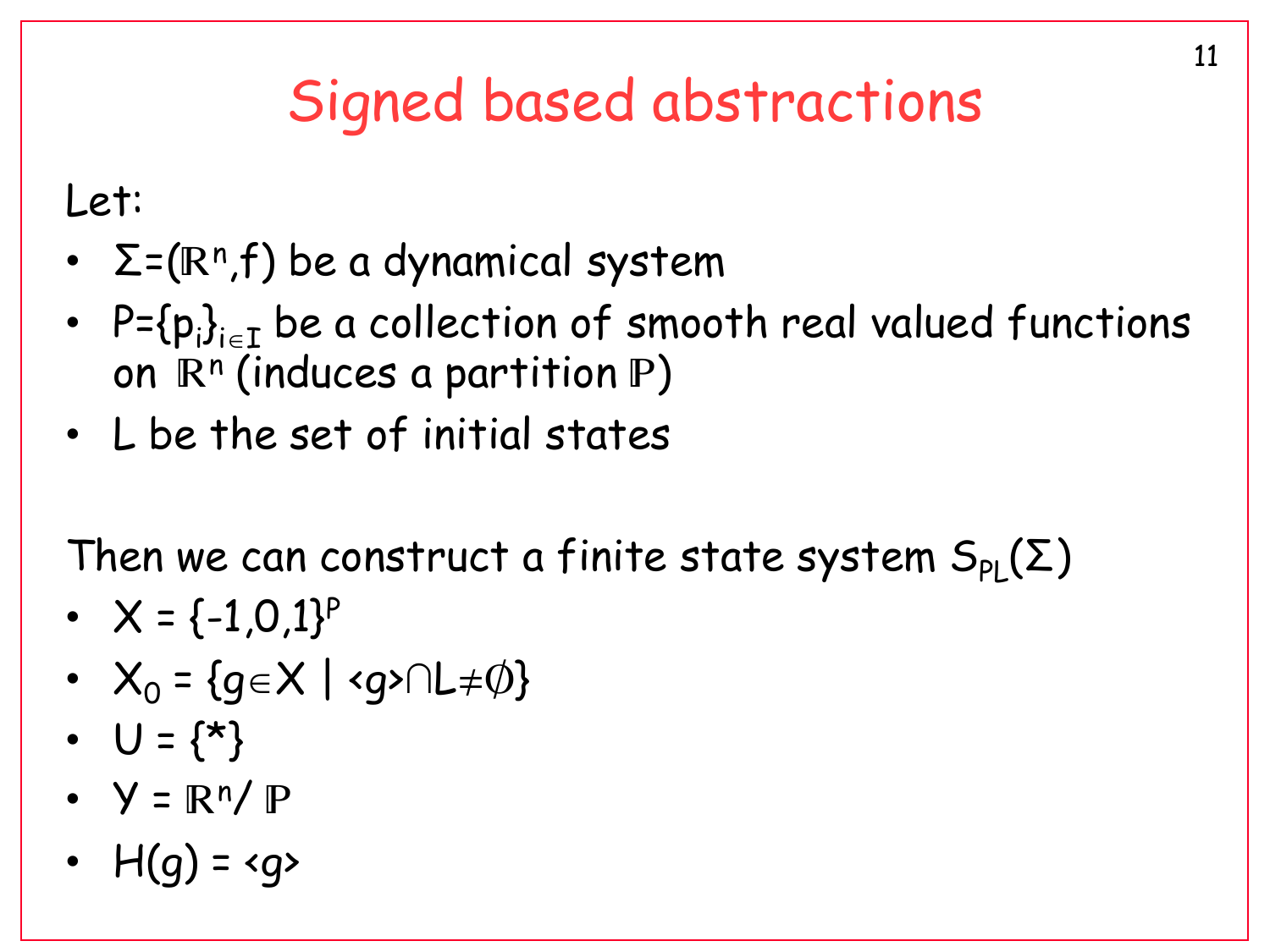#### Signed based abstractions

- $q \rightarrow q'$  if for every  $i \in I$  any of the following holds:
	- $1.$  g(p $_{\mathsf{i}}$ )=1 implies any of the following
		- $_{\begin{subarray}{l} 1. \end{subarray}}$  sign $(\mathsf{L}_\mathsf{f} \mathsf{p}_\mathsf{i} (\mathsf{g} \mathsf{d})) \subseteq \{1,\!0\}$  and  $g'(\mathsf{p}_\mathsf{i})\mathsf{d}$
		- $\begin{equation} \begin{array}{ll} \text{z.} \end{array} \end{equation} \begin{equation} \text{sign}(\mathsf{L}_\text{f} \text{p}_\text{i}(\text{g} \text{m})) \supseteq \{1,0\} \end{equation} \begin{equation} \text{and } g'(\text{p}_\text{i}) \in \{1,0\} \end{equation}$
	- 2.  $g(p_i)$ =0 implies any of the following
		- 1. sign( $L_f p_i$ (<g>)) ={1} and g'(p<sub>i</sub>)=1
		- 2. sign(L<sub>f</sub>p<sub>i</sub>(<g>)) ={-1} and g'(p<sub>i</sub>)=-1
		- 3. sign(L<sub>f</sub>p<sub>i</sub>(<g>)) ={-1,1} and g'(p<sub>i</sub>)={-1,1}
		- 4. sign(L<sub>f</sub>p<sub>i</sub>(<g>))  $\supseteq$  {0} and g'(p<sub>i</sub>)={-1,0,1}
	- $\mathsf{3.} \quad$  g(p $_\mathsf{i}$ )=-1 implies any of the following
		- $\textsf{sign}(\mathsf{L}_\mathsf{f} \mathsf{p}_\mathsf{i} (\mathsf{g} \mathsf{d})) \supseteq \{1\}$  and  $g'(\mathsf{p}_\mathsf{i}) {\in} \{0, \mathsf{-}1\}$
		- 2. sign(L<sub>f</sub>p<sub>i</sub>(<g>))  $\subseteq$  {-1,0} and g'(p<sub>i</sub>)=-1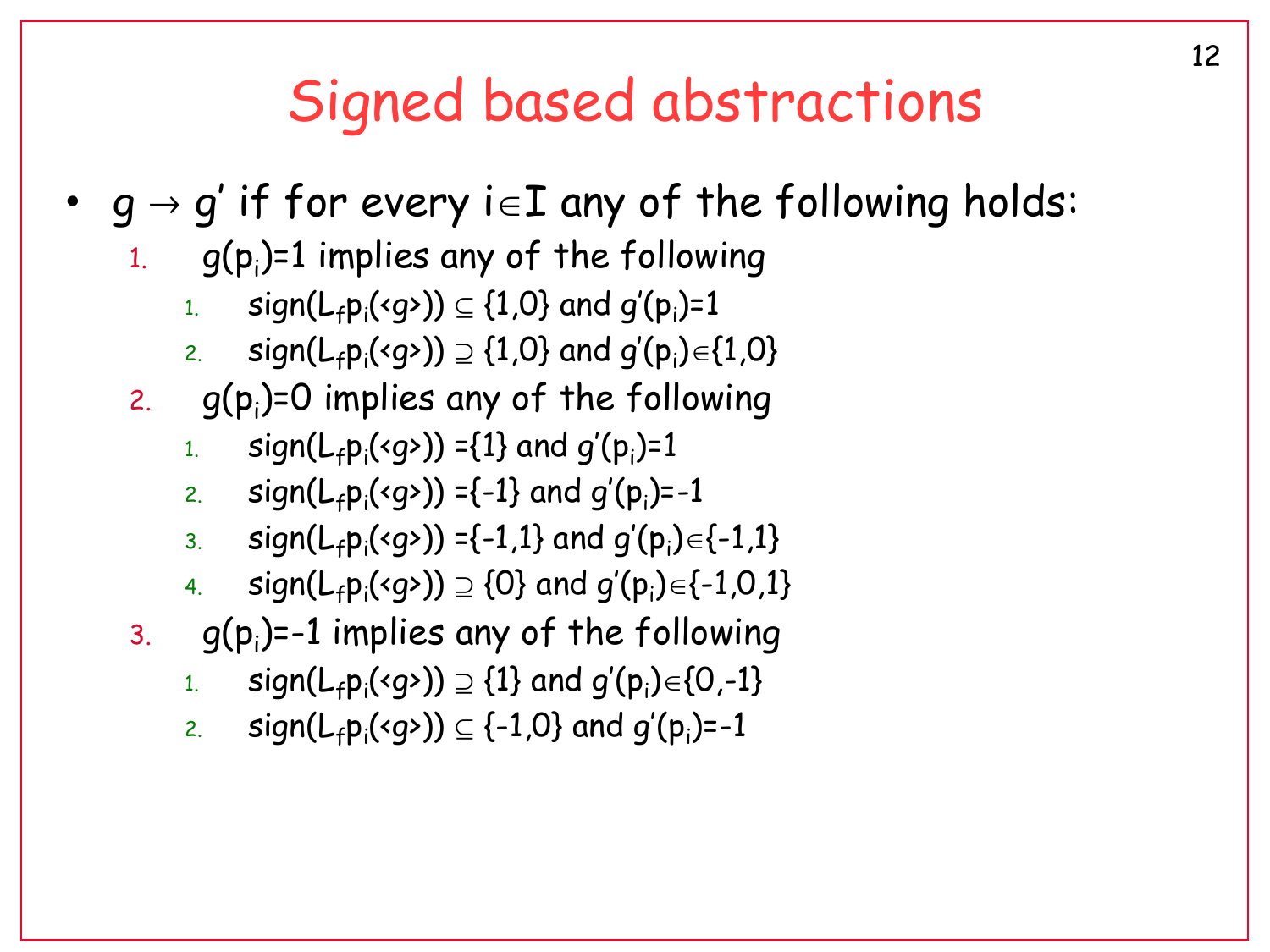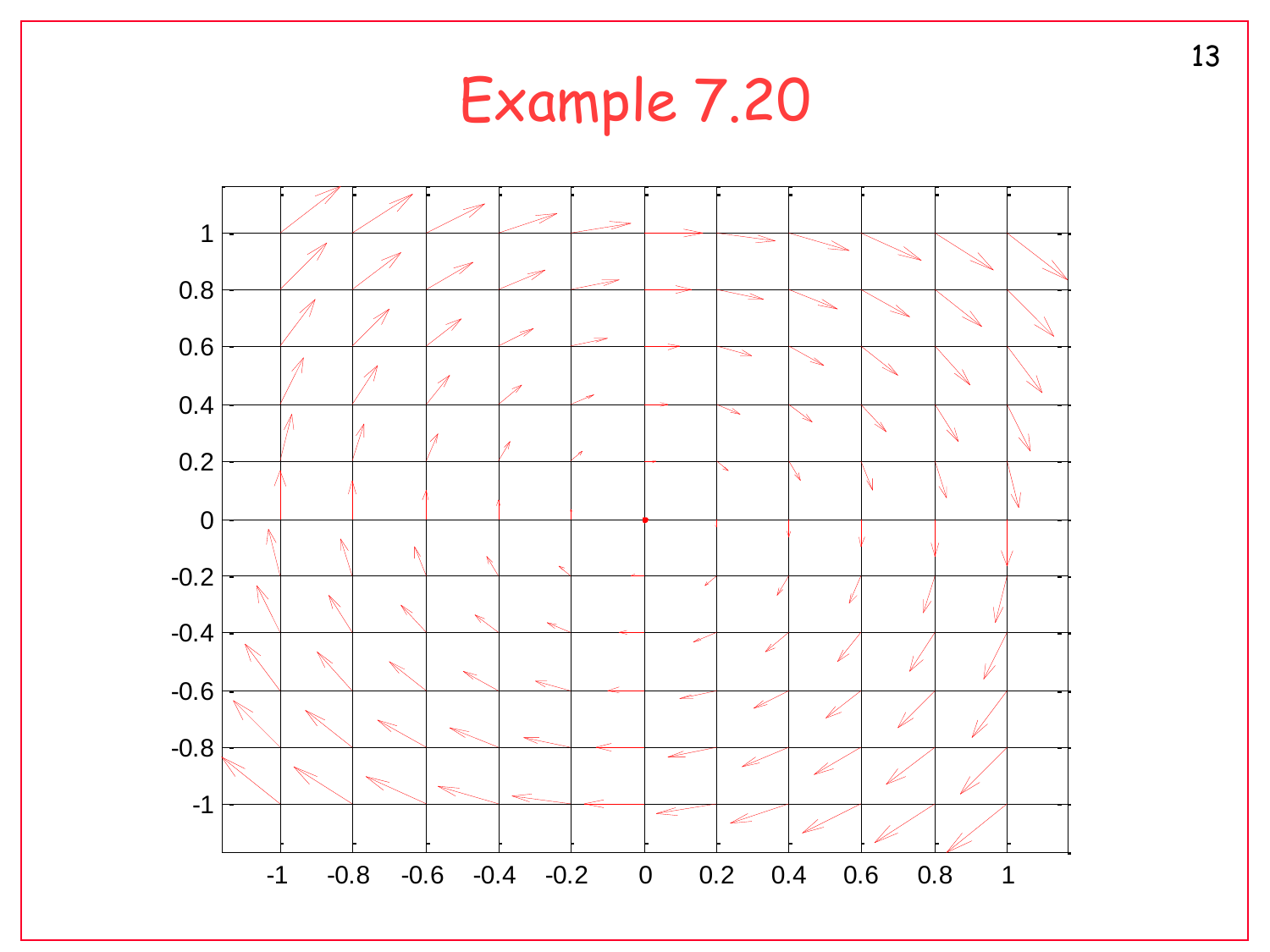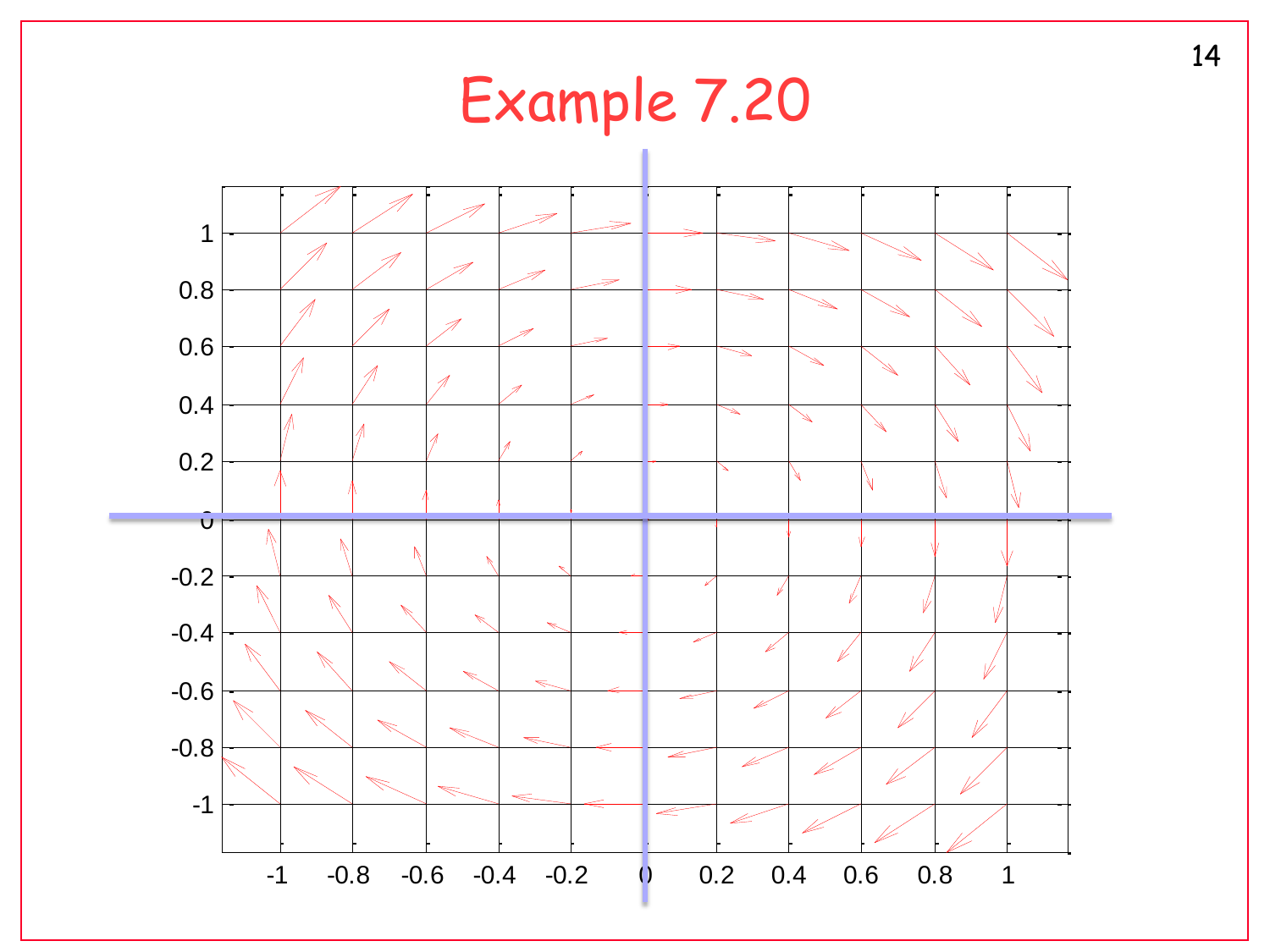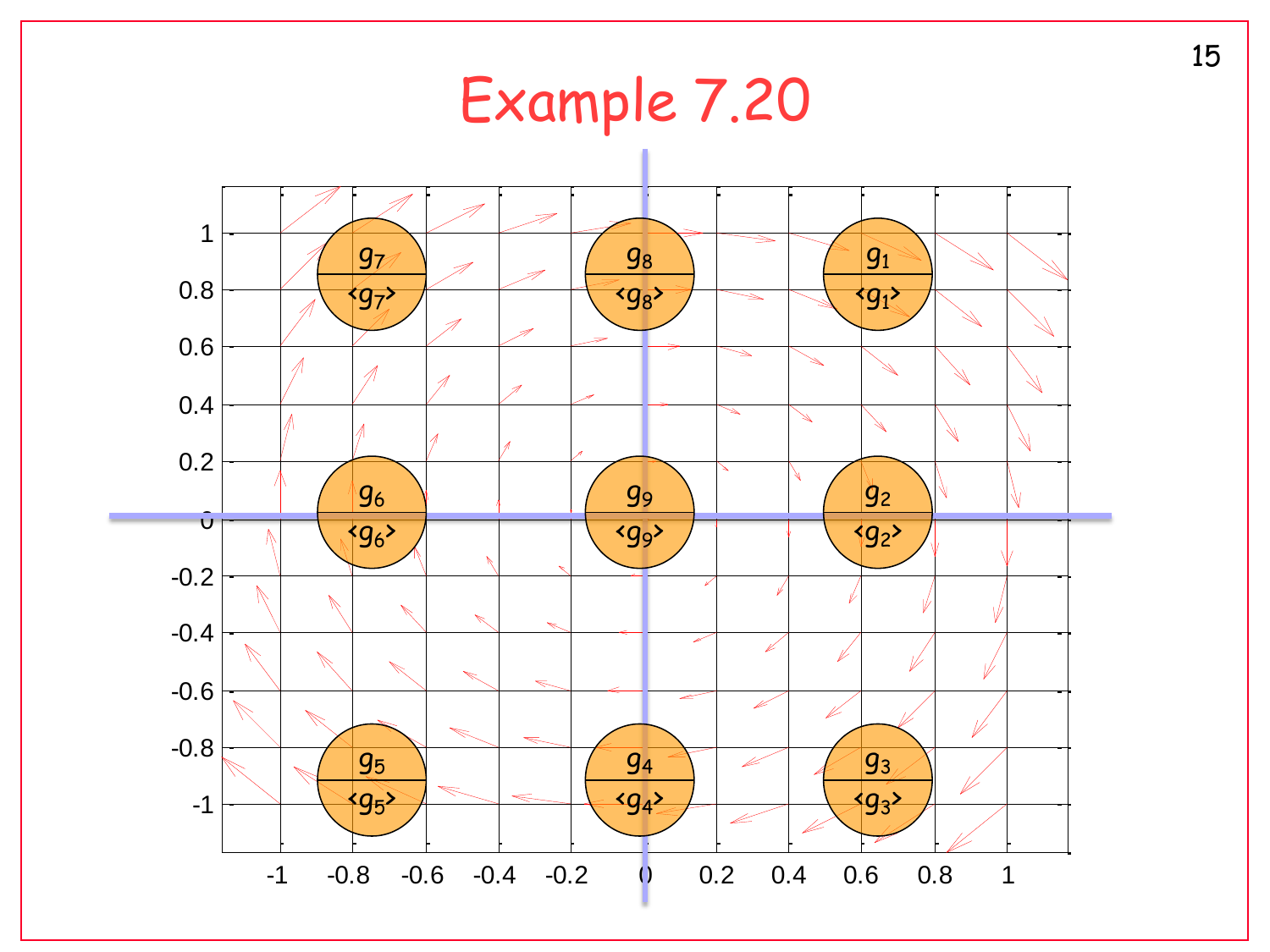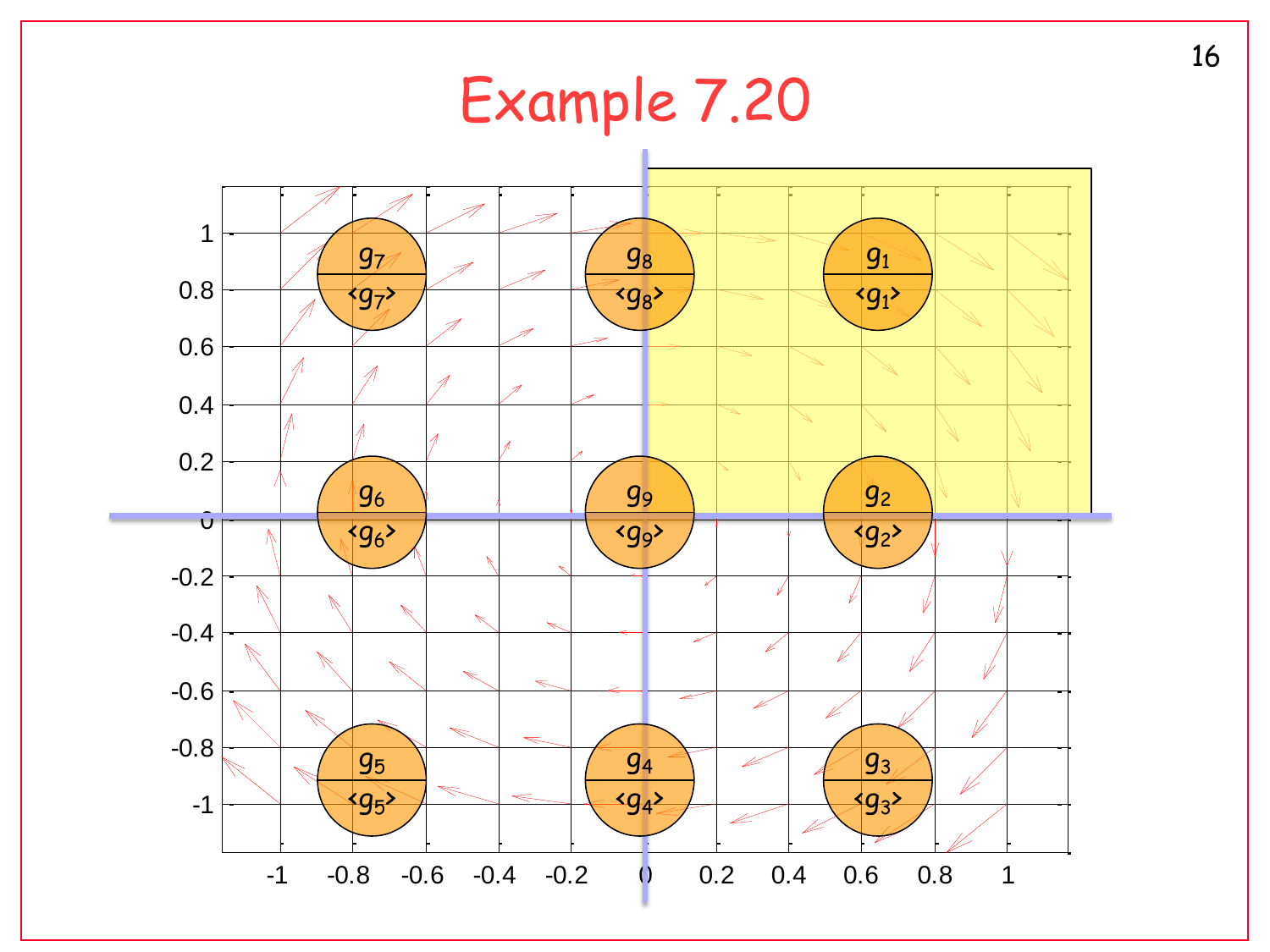# Example 7.20

•  $g_1 \rightarrow g_1$ 

- $g_1(p_1) = 1$ 
	- $\mathbf{r}$ •  $L_f p_1 \cdot (g_1) = (0, +\infty)$
	- $\ddot{\phantom{0}}$ • sign(L<sub>f</sub>p<sub>1</sub>(<g<sub>1</sub>>)) = {1}  $\subseteq$  {1,0}
	- · satisfies condition 1.1

•  $g_1(p_2) = 1$ 

•  $L_f p_2$ (<g<sub>1</sub>>) = (- $\infty$ ,0)

-1

- sign( $L_f p_2$ (<g<sub>1</sub>>)) = {-1}
- -0.6 satisfies condition 1.2

ັງ >

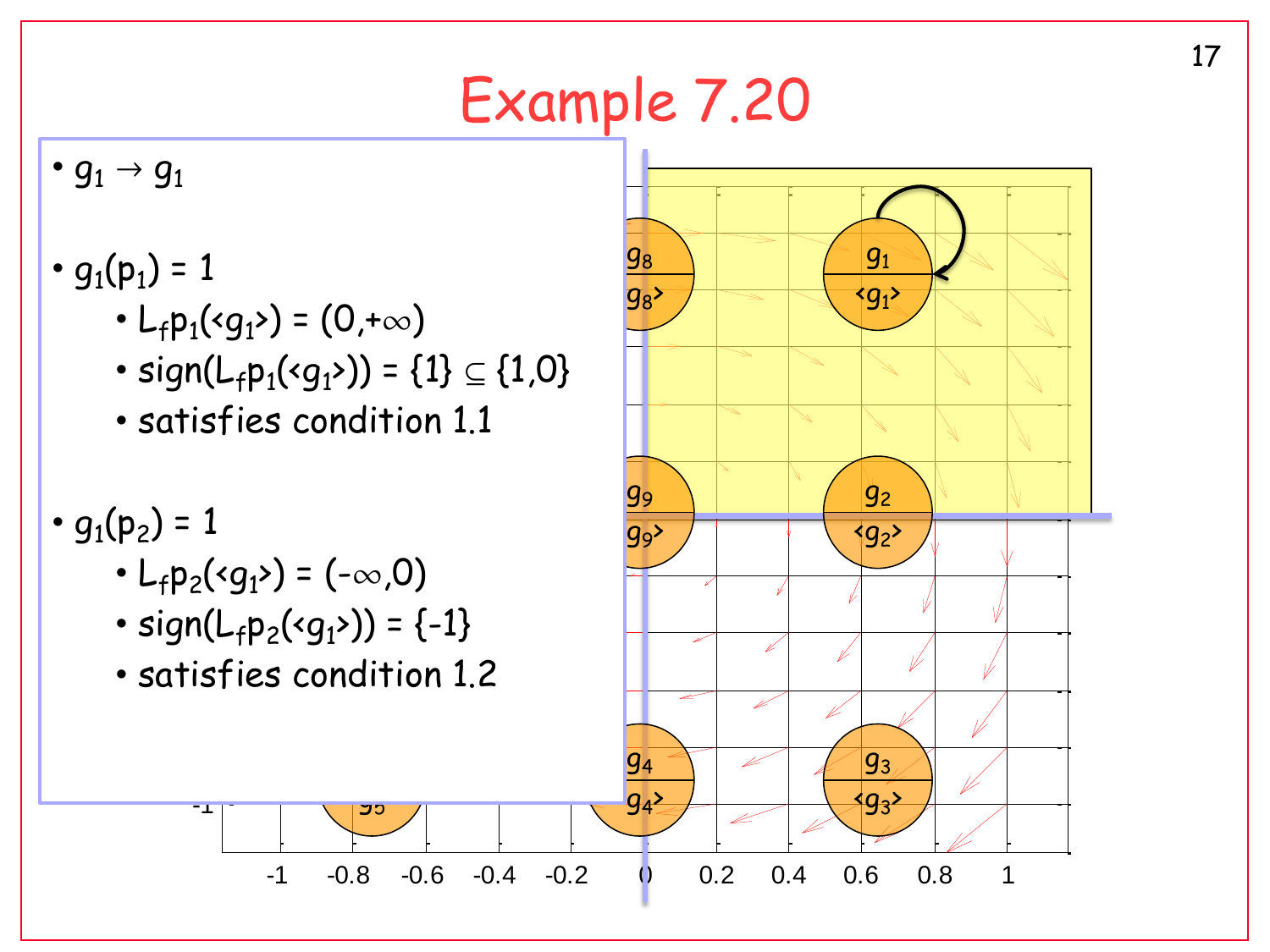# Example 7.20

•  $g_1 \to g_2$ 

- $-1$ •  $g_1(p_1) = 1$ 
	- $\overline{a}$ •  $L_f p_1 \cdot (g_1) = (0, +\infty)$
	- $\ddot{\phantom{0}}$ • sign(L<sub>f</sub>p<sub>1</sub>(<g<sub>1</sub>>)) = {1}  $\subseteq$  {1,0}
	- $g_2(p_1) = 1$
	- .<br>tid  $\ddot{\phantom{0}}$ • satisfies condition 1.1
- $g_1(p_2) = 1$ 
	- $L_f p_2$ (<g<sub>1</sub>>) = (- $\infty$ ,0)
	- sign( $L_f p_2$ (<g<sub>1</sub>>)) = {-1}
	- $\sqrt{2}$ •  $g_2(p_2) = 0 \in \{1,0\}$
	- -1 .<br>- i ר<br>בכ 5 • satisfies condition 1.2

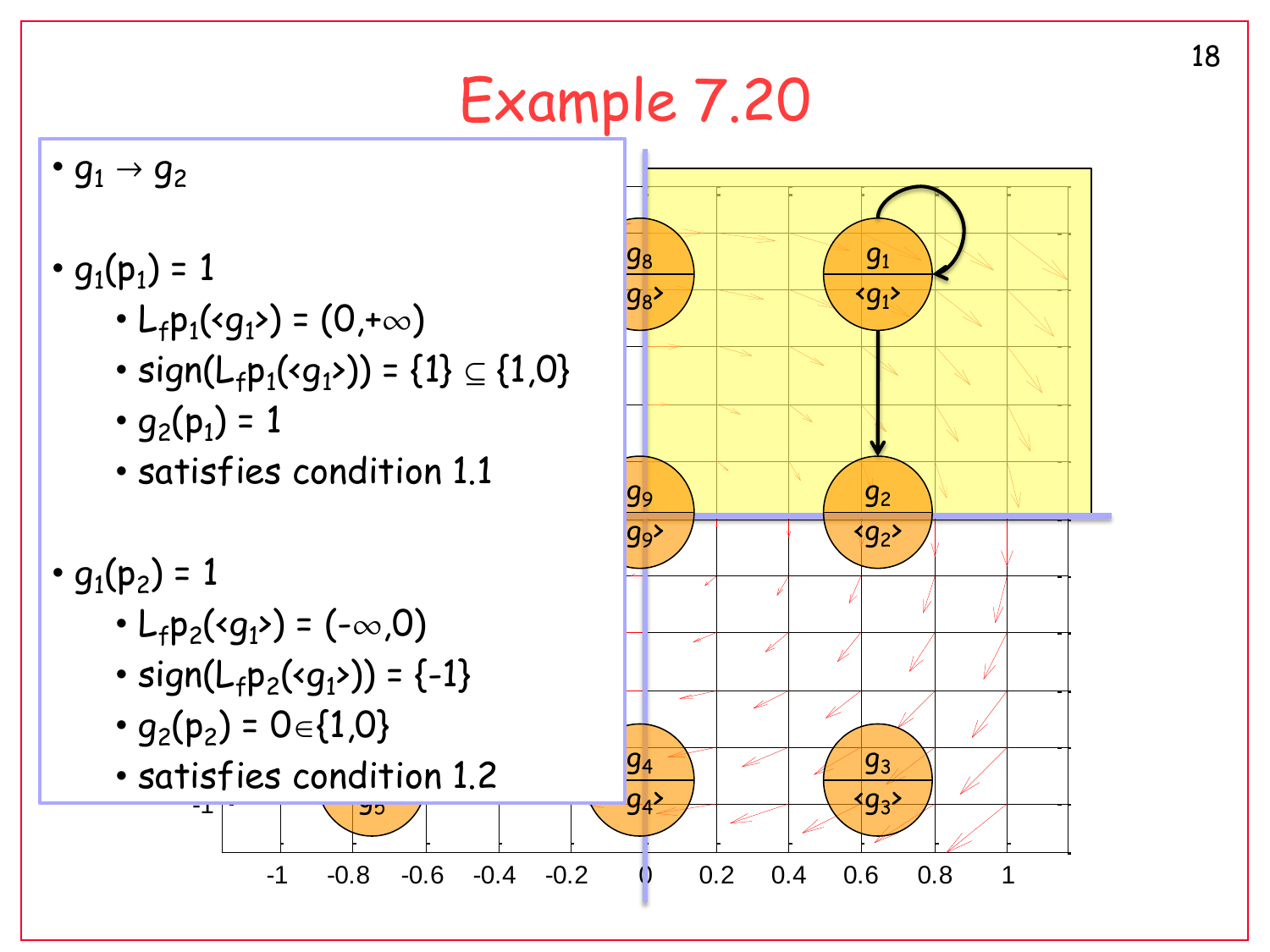